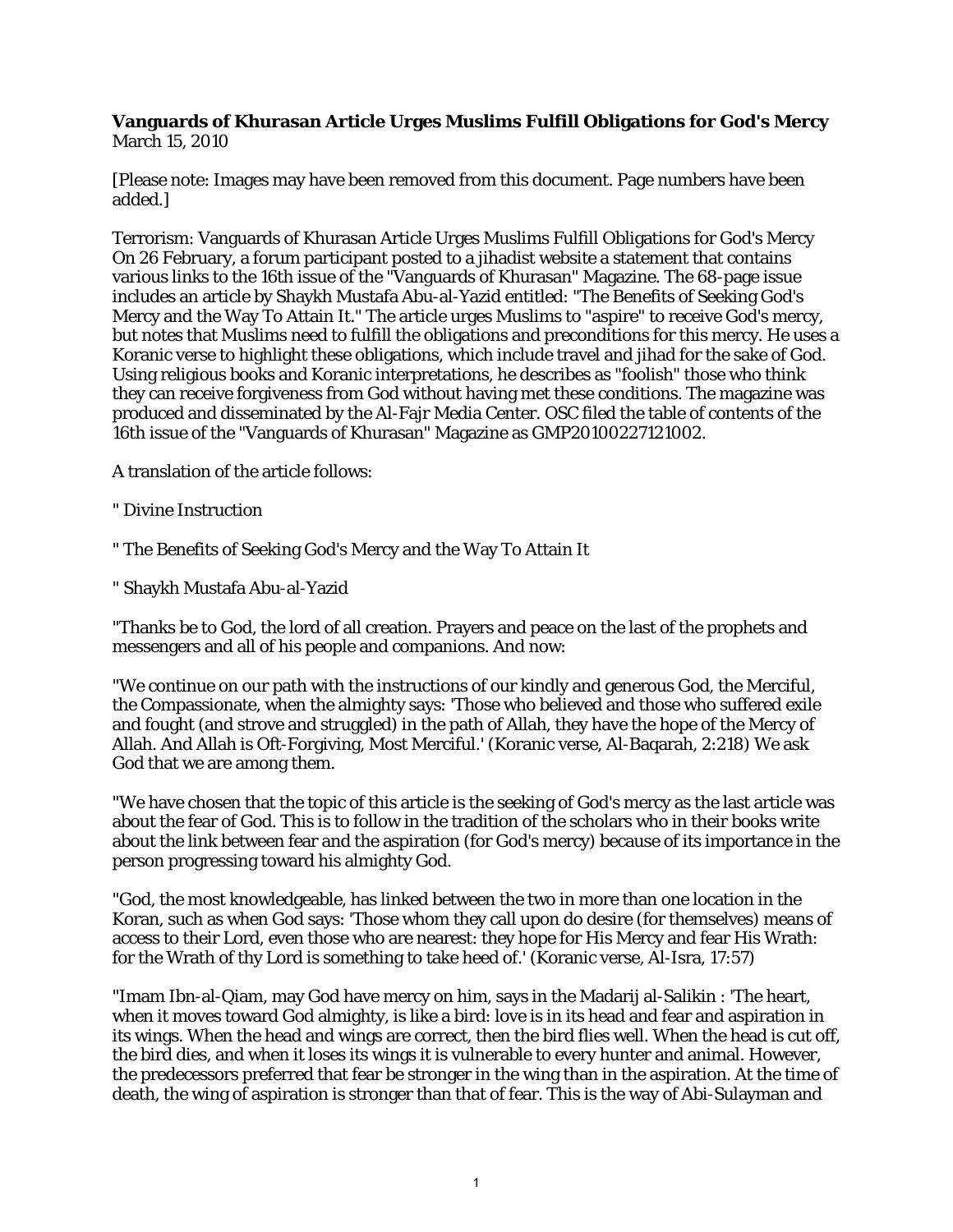others. He said: 'The heart must be mostly fear. If it is overcome with aspiration (for God's mercy), it will be corrupted.' Others said: 'The best situation is the moderation between aspiration and fear and the dominance of love. Love is the vessel, aspiration the steering, and fear the driver, while God delivers with his mercy and kindness.'

## " Explanation of Verse

"For God almighty's words: 'Those who believed and those who suffered exile and fought (and strove and struggled) in the path of Allah, they have the hope of the mercy of Allah. And Allah is Oft-Forgiving, Most Merciful' (Koranic verse, Al-Baqarah, 2:218), Shaykh Al-Sa'di explained the verse by saying: 'These three actions are the key to happiness and the epitome of obedience to God. This is how a human knows winning and losing. As for faith, do not ask about its benefits. How can you ask about something that is the division between the people of happiness and the people of sadness and the people of paradise and the people of hell? If this is with a person, then his good deeds are accepted; if this is absent in him, then nothing will be accepted from him, no action and no giving.

"'As for exile (traveling for God's sake): This separating oneself from what is familiar and loved for the sake of God almighty. The migrant leaves his home, money, people, and relatives to move closer to God and champion his religion. As for jihad: This is exerting effort in fighting the enemy and the complete striving to champion God's religion and suppress the devil's religion. This is the pinnacle of good deeds and has the best reward. This is the main reason for the spread of Islam, the defeat of the idol worshippers, and the security Muslims have over themselves, their wealth and their children.

"'He who does these three actions, given their hardship, will complete others that are more difficult. He deserves to aspire to God's mercy, because he has done what warrants mercy. This is evidence that this aspiration is only after doing what leads to happiness. As for aspiration that comes with laziness and not doing the actions, then this is inability and pride. This is a sign of the weakness of this person and his limited mind. This is like someone wanting children without intercourse and grain without seeds or watering, and so on. God's saying: '...they have the hope of the Mercy of Allah...' (Partial Koranic verse, Al-Baqarah, 2:218), notes that when a man arrives (before God) with actions that he has not carried out, then he should not rely on them, but should seek God's mercy and hope that his actions are accepted, his sins forgiven, and his weaknesses hidden. That is why God said: '...And Allah is oft-forgiving...' (Partial Koranic verse, Al-Baqarah, 2:218), which means to those who have clearly repented. Oft-forgiving with his mercy covering everything, with his presence and mercy for everyone.' End (of Al-Sa'di explanation).

"Shaykh Al-Uthaymain, may God have mercy on him, writes in explaining this (verse): 'Aspiration is a greediness to receive what is near. It is known that this greediness for what is near is only by doing what brings this closer. They have done what will make this mercy close to them. What they did was faith, exile, and jihad. If they do not aspire to mercy, then who can aspire to it? These are the people of aspiration; aspiration must have its reasons and hoping must also have its reasons. One of the benefits of the verse is that the human must not expect that his actions will be accepted, but should hope for this. However, he hopes in a way that this aspiration thinks well of God almighty. God almighty says: '...they have the hope of the Mercy of Allah...' (Partial Koranic verse, Al-Baqarah, 2:218), because they are not deceived by their deeds and do not point them at God. They do them while aspiring to God's mercy.' End (of Al-Uthaymain explanation).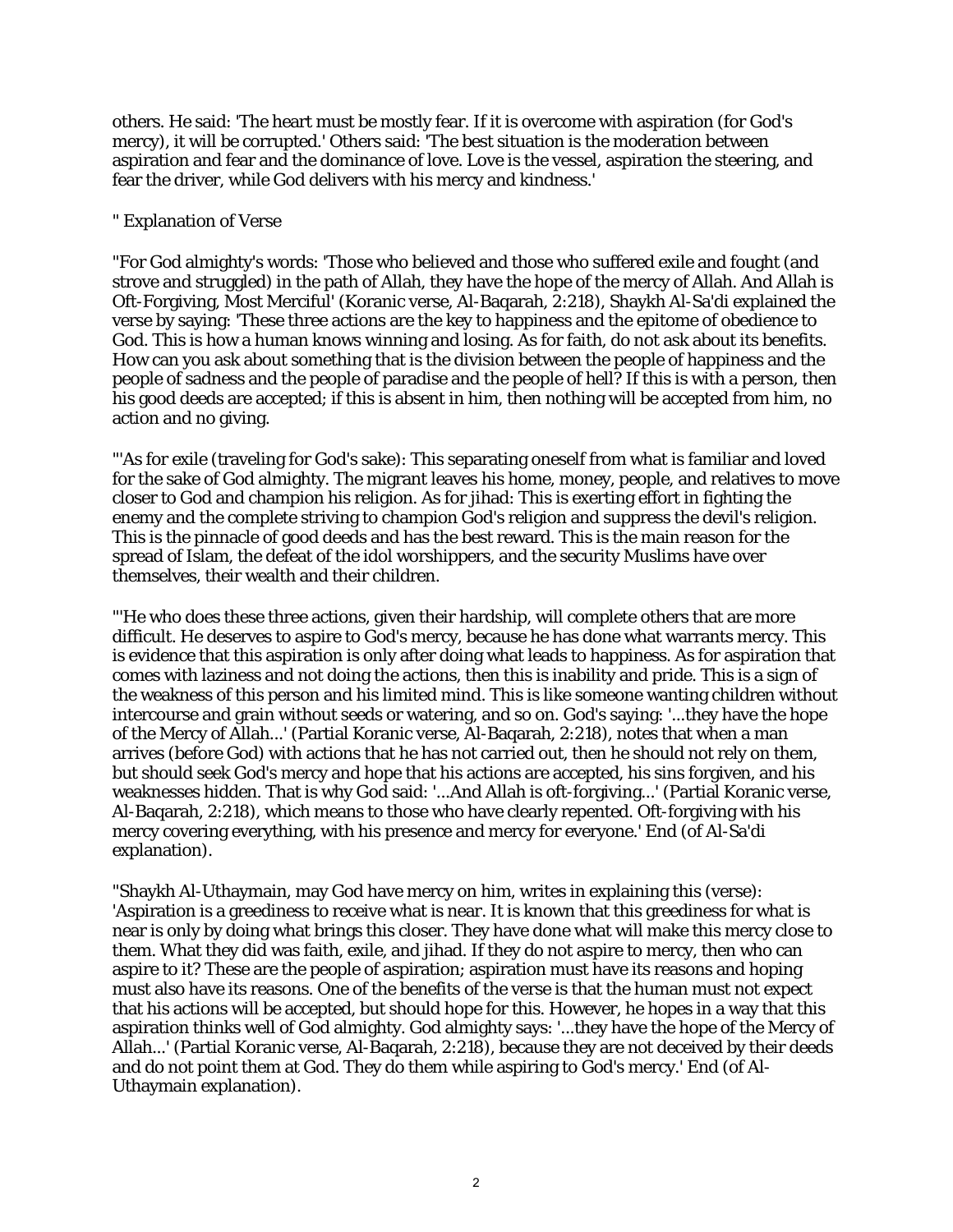## " Meaning of Aspiration

"Regarding the meaning of aspiration, the author of the Mukhtasar Manhaj al-Qasidin writes: 'Aspiration is happiness in waiting for what is dear to one. However, what is expected must have a reason. The term aspiration is true for when one is awaiting something the preconditions of which have been met by the person and all that remains is what is beyond his control. This is God almighty's grace in banishing the corrupting hurdles.'

"Ibn al-Qiam, may God have mercy on him, writes: 'Aspiration is a direction that takes hearts to the lands of the beloved God, and the ever after, where it wanders in good. It has been said it is the expectation of the goodness and blessings of God almighty, and the comfort in witnessing his kindness. It has been said that it is confidence in God almighty's grace. The difference between this and hope is that hope comes with laziness and does not put the person on the path of seriousness and effort. Aspiration comes with the exerting of effort and good reliance (on God). The former is like the situation of someone who wishes he had a land to seed and harvest, while the latter is like the situation of someone who prepares a land, ploughs and seeds it, then hopes that the crops will grow. Those with the knowledge have agreed that aspiration only comes with action. Ahmad bin-Asim was asked: What are the signs of aspiration in a human? He replied: When he is surrounded by goodness, he is thankful and asks God that he complete his blessings to him in this world and in the afterlife and grant him forgiveness in the afterlife. In its totality, aspiration is necessary for the person who wants it and knows it. If he forsakes it for an instant, he will be ruined. He is in between a sin that he hopes will be forgiven, a fault that he hopes will be corrected, a good deed that he hopes will be accepted, steadfastness that he hopes to achieve and maintain, nearness to God, and a stature that he hopes to achieve. No one is outside of these issues.' End (of Ibn al-Qiam explanation).

## " Expanse of God's Mercy

"The reason that there is aspiration in the heart of the believing person and that this aspiration increases and strengthens is the knowledge of the expanse of God's mercy. He is the most merciful and most generous. His mercy encompasses everything. He is more merciful on the person than a mother is on her son. God almighty says: 'Say: O my servants who have transgressed against their souls! Despair not of the Mercy of Allah, for Allah forgives all sins: for He is Oft-Forgiving, Most Merciful.' (Koranic verse, Al-Zumur, 39:53) God almighty says: '...and the angels celebrate the praises of their Lord, and pray for forgiveness for (all) beings on earth: Behold! Verily Allah is He, the Oft-Forgiving, Most Merciful.' (Partial Koranic verse, Al-Shura, 42:5) And God says: '...But verily thy Lord is full of forgiveness for mankind for their wrong doing, and verily thy Lord is (also) strict in punishment.' (Partial Koranic verse, Al-Ra'ad, 13:6)

"Abi-Hurayrah, may God be content with him, said: 'The messenger of God, God's prayers and peace on him and his people, said: By God, if you did not sin, God would do away with you and bring forth a people that did sin and would ask for forgiveness, and he would grant it to them.' Narrated by Muslim (Hadith). Abi-Zir, may God be content with him, said: 'The prophet, God's prayers and peace on him, said: God almighty says: He who has a good deed will get 10 times or more its worth, and he who commits sin will get one like it, or be forgiven. He who moves one inch toward me, I will move an arm's length toward them. He who moves an arm's length toward me, I will move more toward him. He who walks toward me, I will run toward them. He who commits a sin, that does not entail disbelieving in me, I will meet him with forgiveness.' Narrated by Muslim (Hadith).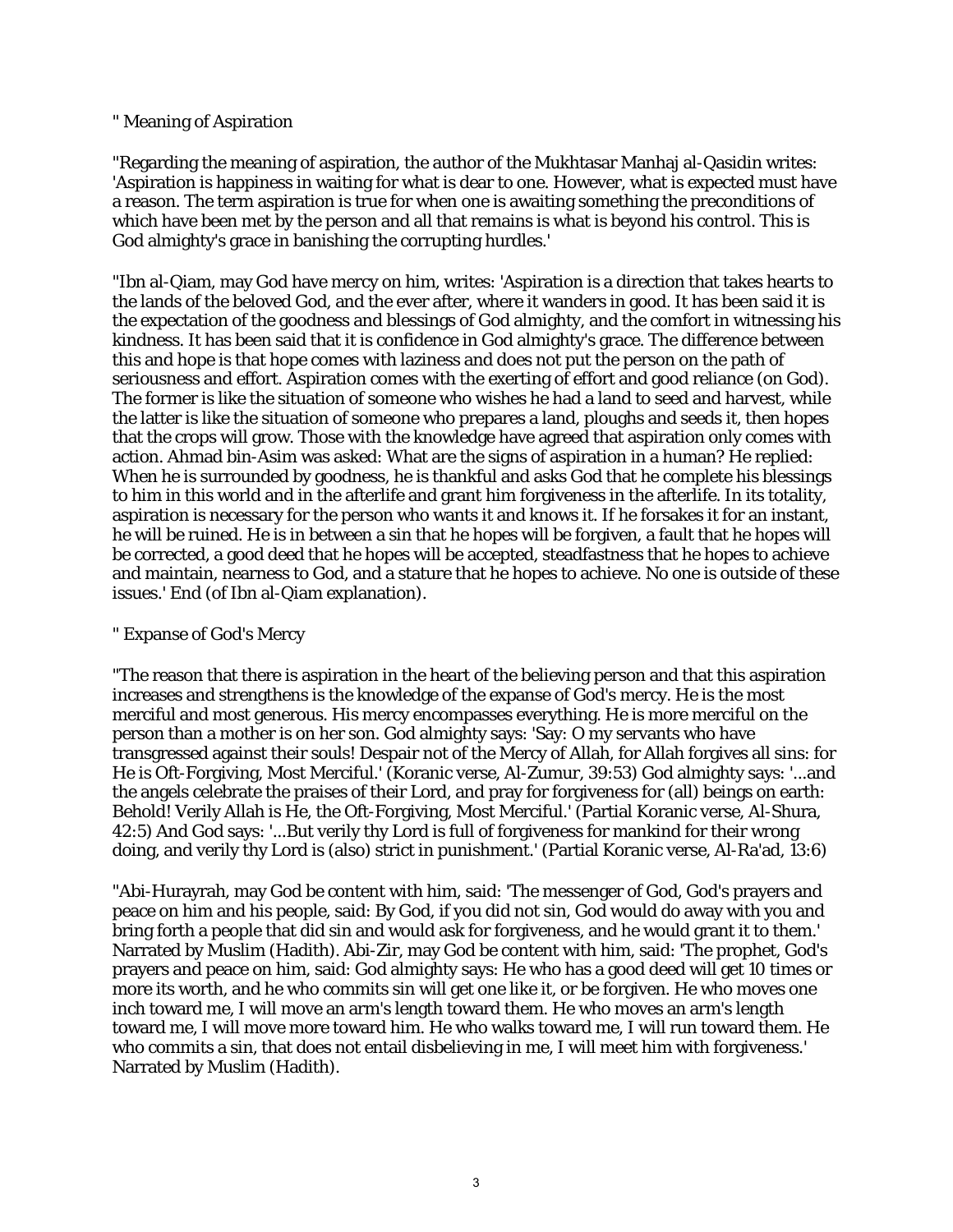"Umar Ibn-al-Khatab, may God be content with him, said: 'The messenger of God, God's prayers and peace on him, came to a woman who found a boy, so she took him (the boy), drew him to her, and nursed him. The messenger of God, God's prayers and peace on him, said: 'Do you see the woman throwing her son in the fire?' We said: 'No, by God.' He said: 'God is more merciful with his followers than she is with her son.' Agreed upon (Hadith). Abi-Hurayrah, may God be content with him, said: 'The messenger of God, God's prayers and peace on him, said: When God created creation, he wrote in a book, which is up in his throne: My mercy defeats my anger. In the two correct books (of the sayings of the prophet), A'isha, may God be content with her, said that the prophet, God's prayers and peace on him, said: Move, be close, and look forward (to the afterlife), for no one will enter paradise with his deeds. They said: Not even you messenger of God? He said: Not even me, except if God grants me some of his mercy.'

"In the two correct books, there is what Abi-Sa'id al-Khardi, may God be content with him, said that the prophet, God's prayers and peace on him, said: 'On the Day of Judgment, God almighty says: Adam (man). He (the man) will say: I am at your service.' In another version, he adds: 'With the goods in your hands, so he will shout out: God commands you to move out with your decedents into hell. He says: Oh God, and who goes into hell? He (God) says: (One out of) every 1,999. This is when the pregnant woman delivers her child and the child turns grey.' '...thou shalt see mankind as in a drunken riot, yet not drunk: but dreadful will be the Wrath of Allah.' (Partial Koranic verse, Al-Hajj, 22:2) This will affect people until their faces are transformed.

"Some narrators added that: they said: 'Messenger of God, where is that man? The messenger, of God, God's prayers and peace on him, said: From Gog and Magog there will be 1,999 and one from you. You will be among the people like a black hair on a white bull, or a white hair on a black bull.'

"In another version: '(the prophet added) or like a point on a donkey's arm. I hope that you are one-quarter of the people in paradise. Hence, we (those listening to the prophet) praised God. He then said: one-third of the people in paradise. So, we praised God. He said: Half of the people in paradise. We praised God.' Narrated by Al-Bukhari and Muslim. The words are by Al-Bukhari.

" Errors in Jihad, Seeking God's Forgiveness

"As has been our method with you, we will try to reflect these words onto our reality and our blessed jihadi quest. We say:

"First, those who fight jihad for the sake of God and strive as much as they can to have their jihad be according to God almighty's laws by learning the rules and principles of jihad, adopting them, and referring the incidents and developments that happen to them to the trusted people of knowledge, for them we hope that God accepts their actions and rewards them for whatever mistakes they made if they are unintentional. Regarding the reason for the sending of this (Koranic) verse, it was said that after the battle of Abdullah bin-Jahsh, may God be content with him, in which they killed Ibn-al-Hadrami, the non-believers admonished the Muslims for fighting during the forbidden month. God almighty sent this: 'They ask thee concerning fighting in the Prohibited Month. Say: Fighting therein is a grave (offense); but graver is it in the sight of Allah to prevent access to the path of Allah, to deny Him, to prevent access to the Sacred Mosque, and drive out its members...' (Partial Koranic verse, Al-Baqarah, 2:217) The companions, may God be content with them, thought that they had no reward for this incident, because they could have made a mistake and so God sent this verse.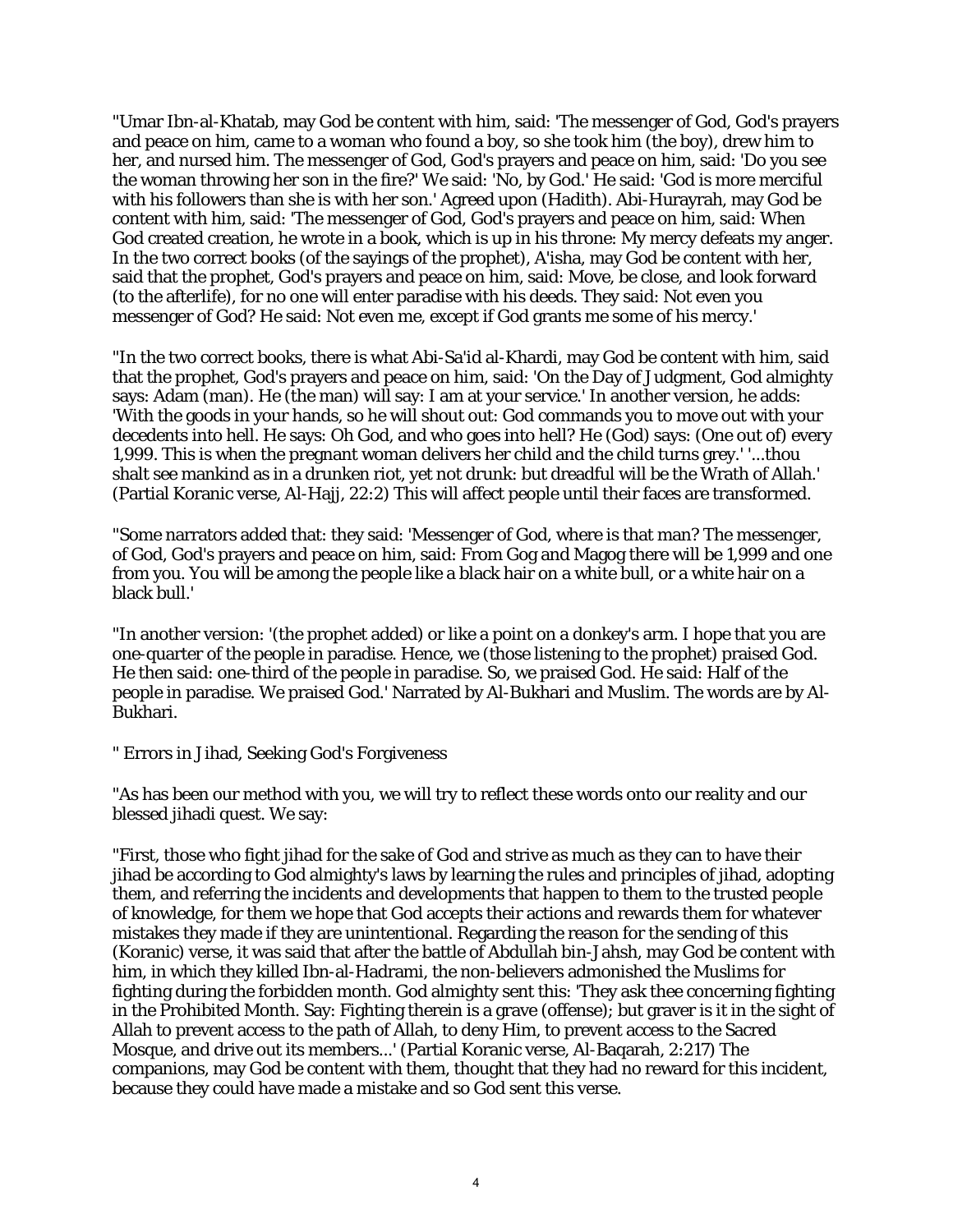"Imam Al-Tabari, in explaining this verse mentioned that Urwah bin-al-Zubayr, may God be content with both of them, said: God almighty sent down the Koran as an order. God relieved the Muslims about the situation of Abdullah bin-Jahsh and his companions, meaning when they killed Ibn-al-Hadrami. When Abdullah bin-Jahsh and his companions saw their situation after the Koranic verse was sent down, they wanted the reward. They said: Messenger of God, can we seek a raid in which we are rewarded like the mujahidin? So God almighty sent down: 'Those who believed and those who suffered exile and fought (and strove and struggled) in the path of Allah; they have the hope of the mercy of Allah. And Allah is Oft-Forgiving, Most Merciful.' (Koranic verse, Al-Baqarah, 2:218) Thus, God placed them higher than their aspiration.

"In the Zad al-Mi'ad, Imam Ibn-al-Qiam wrote: 'What is meant is that God almighty ruled justly and fairly between his supporters and enemies. He did not exonerate his supporters from committing the sin of fighting in the forbidden month, but said that this was significant. God says that this act that you condemn them for, even if it is significant, then your non-belief in God, your renunciation of him, your displacement of Muslims, the polytheism you are in, and the sedition that you have caused is graver to God than them fighting during the forbidden month. Most of the predecessors have interpreted the sedition here as polytheism, such as when God almighty says: 'And fight them on until there is no more tumult or oppression...' (Partial Koranic verse, Al-Baqarah, 2:193) They (the non-believers) are more deserving of condemnation and punishment, especially if God's supporters were confused in their fighting or somewhat lacking in a way that God can forgive because of the monotheism, obedience, and exile with the messenger that they went through. They had chosen what is with God.' End (of Ibn-al-Qiam explanation).

" Can Abandoner of Jihad Seek God's Mercy?

"Second, he who claims that he aspires for God's mercy while he abandons jihad for the sake of God, something that is an obligation for Muslims in our current times, must rethink himself. He must review the conditions and the three acts that God almighty mentioned in this Koranic instruction in order seek his mercy. One of them is jihad for the sake of God. Our dear scholars showed that aspiration without action and reasons is inability, false hope, pride, and foolishness. You must not fool yourselves or be fooled by your desires, or by the demonic or human devils who say that today's jihad is neither possible nor within the ability (of Muslims). The open arenas of jihad and the blessed victories by the mujahidin, their spite against the enemies of God, and their foiling of their plans and strategies bear witness to the falsity of this trick and this claim.

"Third, the mujahidin must renew their intentions for their jihad to continue to be purely for the sake of God and his contentment and for the word of God to be supreme. The verse about aspiration is like the other verses that deal with the accepted jihad that must be for the sake of God, not a person, a tribe, or a nation, not for the world, wealth, or for power or a ruler. God almighty says: '...whoever expects to meet his Lord, let him work righteousness, and, in the worship of his Lord, admit no one as partner.' (Partial Koranic verse, Al-Kahf, 18:110)

"Abu-Hurairah, may God be content with him, said: 'A man said: Oh messenger of God, a man wants to wage jihad for the sake of God seeking something material from life. The prophet, God's prayers and peace on him, said: There is no reward for him.' Narrated by Abu-Dawud and Al-Albani, who said that it is a correct saying of the prophet. Abu-Musa, may God be content with him, said: 'An Arab said to the prophet, God's prayers and peace on him: A man fights for the bounty, (another) man fights to be remembered, and (another) fights for his stature. Which one is for the sake of God? He (the prophet) said: He who fights for the word of God to be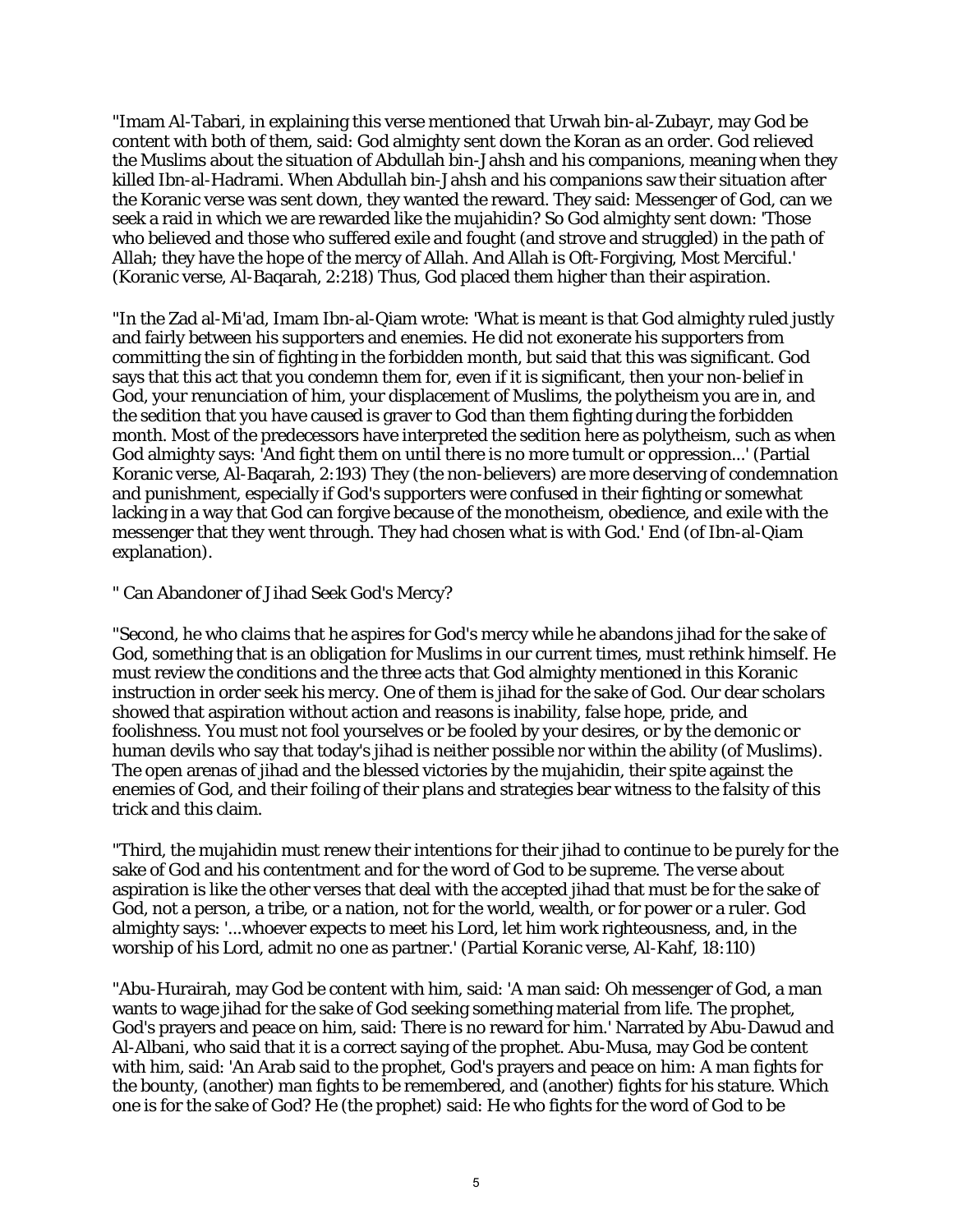supreme is (fighting) for the sake of God.' Narrated by Al-Bukhari (Hadith). Mu'az bin-Jabal, may God be content with him, said that the messenger of God, prayers and peace on him, said: 'There are two (types) of raids; he who seeks the face of God, respects the imam (leader), spends kindly (for the sake of God), is good to his partners, and avoids sin, then all of his time both asleep and awake is rewarded. As for he who raids for pride, boasting, reputation, disobeys the imam and causes corruption on the earth, he will return with nothing.' Narrated by Abu-Dawud and Al-Albani, who said it is an acceptable saying (Hadith).

"Fourth, the mujahidin must be good in their aspiration and think well of God almighty at all times of their jihad, especially during times of hardship, calamities, and misery. They must know that everything they are facing is destined by God, is with his permission and knowledge, and is according to his wisdom. Their reward will be good as long as they are righteous and faithful to the commands of God almighty. Abu-Hurairah, may God be content with him, said that the messenger of God, God's prayers and peace on him, said: 'God almighty says: I am with my subjects when they think of me. I am with them if they mention me; if they mention me within themselves, I do the same within myself; if they mention me out loud, I mention them loudly with more good.' Agreed upon (Hadith). They (the mujahidin) must not be like those who think ill of God almighty and think like those of pre-Islamic ignorance that he (God) does not champion his religion and his prophet, God's prayers and peace on him. This is as God almighty says: 'After (the excitement) of the distress, He sent down calm on a band of you overcome with slumber, while another band was stirred to anxiety by their own feelings, and moved by wrong suspicions of Allah, suspicions caused by ignorance. They said: "What affair is this of ours?" Say thou: "Indeed, this affair is wholly Allah's." They hide in their minds what they dare not reveal to thee. They say (to themselves): "If we had had anything to do with this affair, we should not have been in the slaughter here." Say: "Even if you had remained in your homes, those for whom death was decreed would certainly have gone forth to the place of their death"; but (all this was) that Allah might test what is in your breasts and purge what is in your hearts. For Allah knoweth well the secrets of your hearts.' (Koranic verse, Al-Imran, 3:154)

"In the Zad al-Mi'ad, Imam Ibn-al-Qiam wrote: 'This inappropriate ill-thinking about God has been explained such that he does not champion his messenger and that his (the prophet's) call will weaken and God is leading him to be killed. The 'suspicions' were explained that what happened to them was not according to God's destiny or fate and had nothing to do with him. This rejection of the wisdom was explained as a rejection that the messenger's call would be completed and all of his religion revealed. This is the ill-thinking that the hypocrites and polytheists had for God almighty. This was the ill-thinking and the thoughts of pre-Islamic ignorance attributed to the people of ignorance. This was wrong because it thought in a way that was inappropriate for God's good names and his supreme attributes, which are free of any lacking or weaknesses, as well as his wisdom, grace, and divinity, his true promise that is always fulfilled, and his previous words to his messengers that he will always champion them and never let them down, as well as to his soldiers that they will be triumphant. He who thinks that God will not champion his messenger, not fulfill his call, not support him and his party, make them supreme and victorious over their enemies, and not champion his religion and book is choosing non-belief over monotheism and falsity over the truth and (choosing) that the truth and monotheism will be defeated, never to rise again. They have thought ill of God. This is counter to what God deserves with his wisdom, majesty, and attributes. His grace, glory, wisdom, and divinity are above them and will not allow his party and soldiers to be humiliated or that the final victory be to his polytheistic enemies. Those who believe this do not know him, nor do they know his names, his attributes, and his perfection.' End (of Ibn-al-Qiam explanation).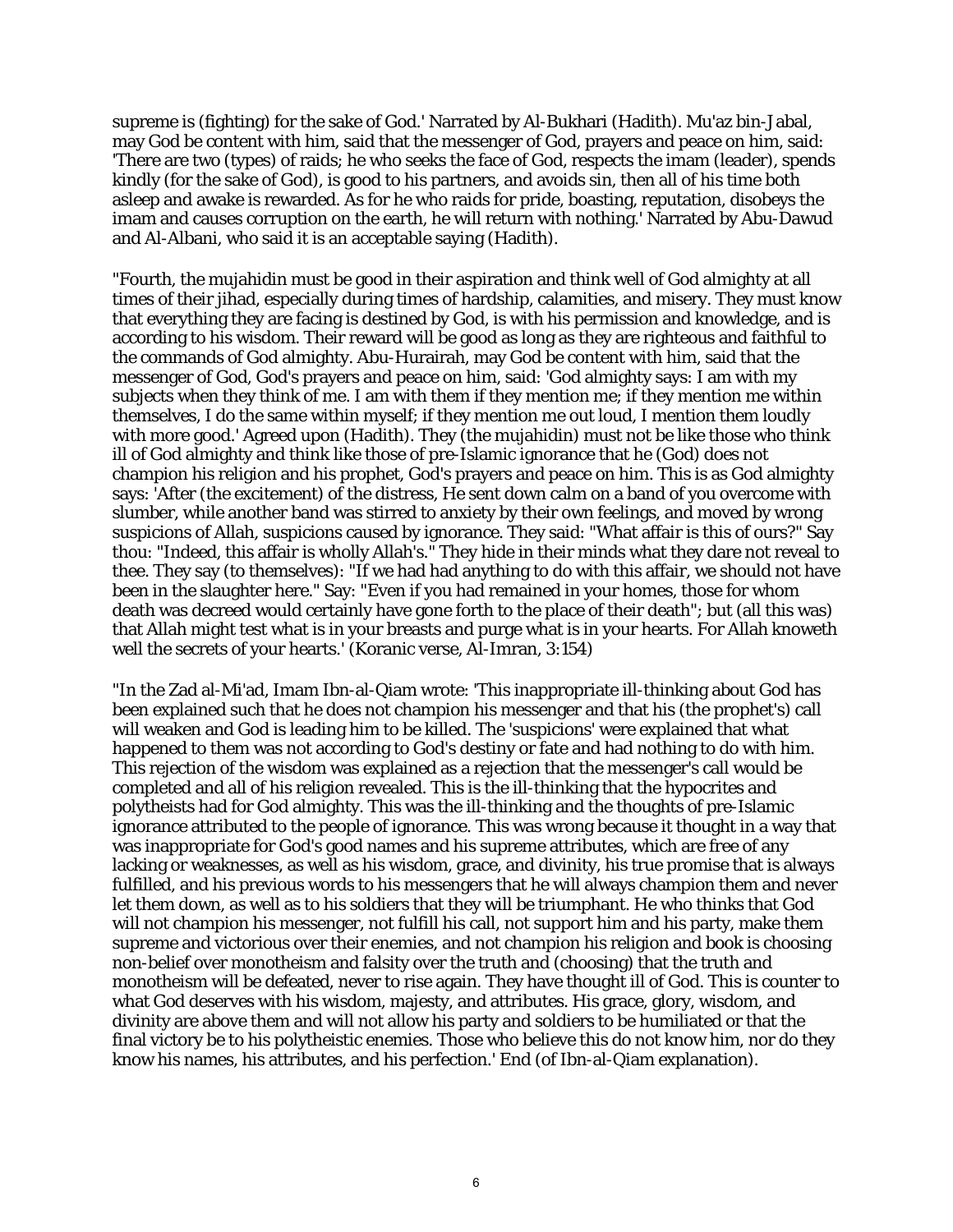"Shaykh Al-Sa'adi in his explanation (of the verse) wrote: 'After (the excitement) of the distress... (partial Koranic verse, Al-Imran, 3:154)' that befell you, '...He sent down calm on a band of you overcome with slumber...' (partial Koranic verse, Al-Imran, 3:154) There is no doubt that this is mercy from God, a blessing and a steadying of their hearts, and an increase in confidence. This is because a person who is afraid does not fall asleep because of the fear in his heart. When the fear is gone from the heart, then he is able to fall asleep. This group that blessed with slumber are the believers who have no concern except the establishing of God's religion and his contentment and that of his messenger, as well as the interests of their Muslim brethren. As for the other group, those who '...was stirred to anxiety by their own feelings...' (partial Koranic verse, Al-Imran, 3:154), they have no other concerns because of their hypocrisy and the weakness of their faith. That is why they did not succumb to the slumber that befell others. '...They said: "What affair is this of ours?"...' (partial Koranic verse, Al-Imran, 3:154) This is a condemning question, meaning 'we have no interests in this matter; the fighting and the victory.' They thus thought ill of their God, his religion, and his prophet. They believed that God will not fulfill the call of his messenger and that the defeat will be decisive and final against God's religion. In his answer, God said: '...Say thou: "Indeed, this affair is wholly Allah's"...' (partial Koranic verse, Al-Imran, 3:154) This includes both the matters of fate and religion. All matters are according to God's will and fate. The reward of victory and supremacy is to his supporters and those who obey him, even if what happened to them occurred.' End (of Al-Sa'adi explanation).

"The author of Al-Zilal writes about the verse: 'As for the other group, they have a weak faith and have been stirred themselves into anxiety. They have not renounced the thoughts of pre-Islamic ignorance and have not given themselves fully to God and not entirely surrendered to his will. Their hearts have not been assured that what has befallen them is a test (from God) and not God forsaking his supporters for his enemies. It is not a ruling by God almighty in favor of a final victory by non-belief, evil, and falsity. '...while another band was stirred to anxiety by their own feelings, moved by wrong suspicions of Allah, suspicions due to ignorance. They said: "What affair is this of ours?"...' (partial Koranic verse, Al-Imran, 3:154) This belief teaches its followers, as is known, that they have no say in anything, they are all to God. When they go out for jihad in his sake, they go out for him, move for him, and fight for him, without there being any other goal for themselves in this jihad. They are surrendering themselves to his power and accept what this destiny grants them, whatever this fate is. God responded to their words '...They said: "What affair is this of ours?"...' (partial Koranic verse, Al-Imran, 3:154) and said: '...Say thou: "Indeed, this affair is wholly Allah's"...' (partial Koranic verse, Al-Imran, 3:154) No one else has the power, not them, and not anyone else. The issue of this religion and the jihad to establish it and set its system on the earth and guide the hearts to it is all in the hands of God. Humans have no power in this, except to do their duty and fulfill their obligations. It is then up to God.

"Fifth, the mujahidin, for the sake of God, must give all they can, do all that is in their power, and be skilled in their tasks. They must be very keen to not be absentminded and be lacking in their actions. However, they must rely on God and trust him. It is after this that they can hope that God almighty accepts their actions, grant them victory and supremacy, and raises the word of God almighty. As we have seen from the words of the scholars, the aspiration can only come after the possible conditions are met.

"The author of the Manhaj al-Qasidin gives an example: 'The aspirations of the person are compared to the hopes of the farmer. Anyone who seeks good land and plants good, unspoiled seeds, then waters it when needed, clears the land of thorns and weeds and other things that ruin crops, then sits and waits for God almighty to prevent lightning and harmful parasites until the crops are grown; this is what is called aspiration. As for someone who plants seeds in a harsh